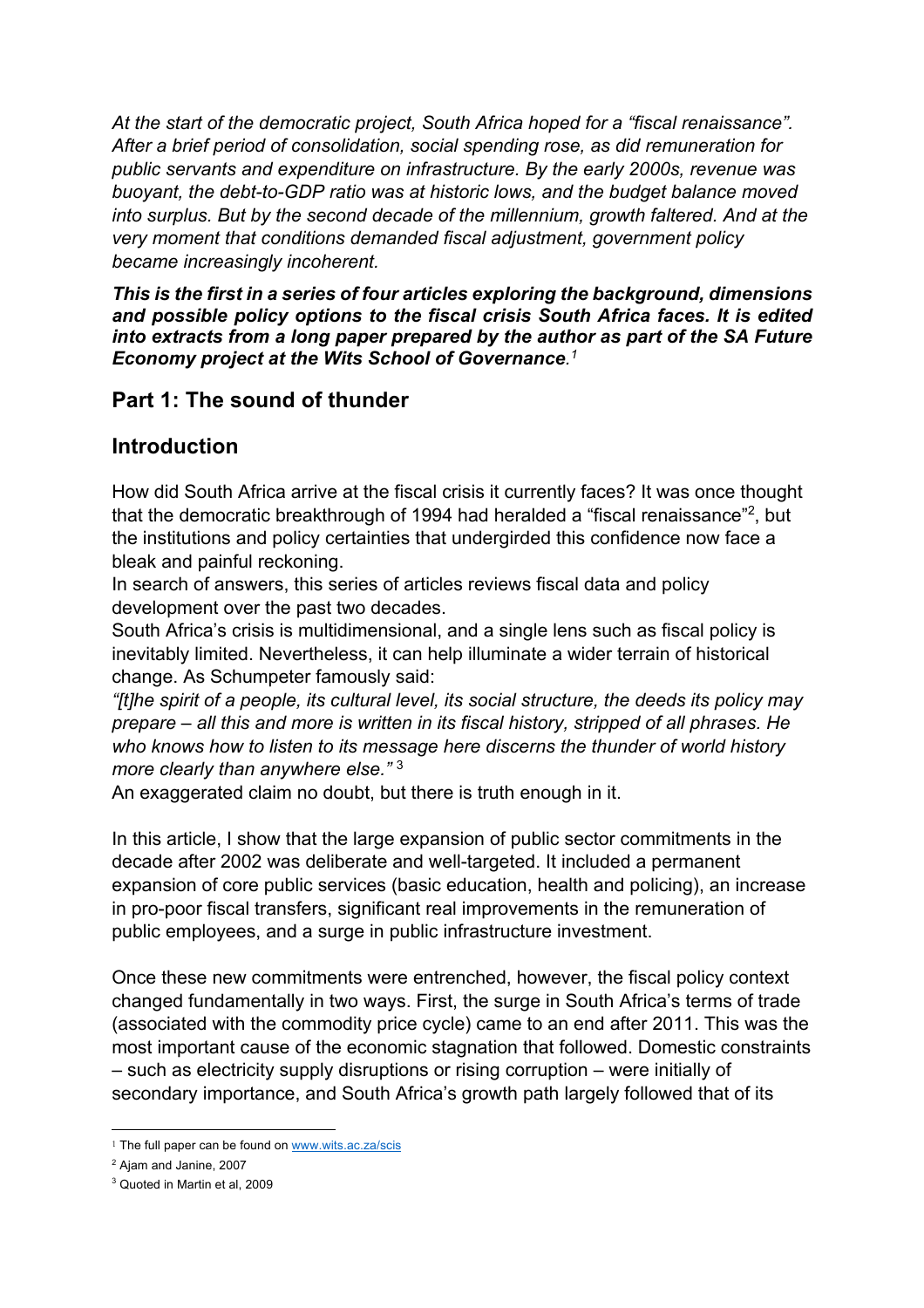commodity-exporting peers. Second, the policy and governance environment in which fiscal policy operated changed after the ANC's Polokwane conference in 2007. This resulted in a fragmentation of political power and a shift of policy authority from the constitutional structures of government to opaque and diffuse processes within the ANC. In the face of slowing growth, government failed to confront the imperative for fiscal adjustment. It committed itself to further expansions of public services but did not articulate a fiscal programme to support these aspirations. Government relied on the assumption that economic growth would accelerate. However, a second blow to economic growth occurred after 2015, as investment (both private *and* public) collapsed in the face of incoherent policy, regulatory capture, and an intensifying fiscal crisis.

In **Part 2** of this series, I will look in greater detail at the fiscal weaknesses and imbalances that have built up over the past decade. **Part 3** looks at the current fiscal predicament, which has been significantly worsened by the Covid-19 crisis. The fiscal position is shown to be profoundly unsustainable. **Part 4** considers policy options, among them arguments for central bank intervention to backstop the fiscal position.

# **Permanent fiscal commitments**

Prior to the first democratic elections in 1994 the African National Congress (ANC) set out its economic programme for post-apartheid South Africa. The Reconstruction and Development Programme (RDP) made clear that:

*"[G]overnment policy and mechanisms of raising finance are crucial to the success of the RDP. If they were to cause excessive inflation or serious balance of payments problems, they would worsen the position of the poor, curtail growth and cause the RDP to fail. Government contributions to the financing of the RDP must, therefore, avoid undue inflation and balance of payments difficulties. In the long run, the RDP will redirect government spending rather than increasing it as a proportion of GDP." 4*

Once in government, the ANC did not immediately take over the key economic functions, such as finance minister and central bank governor. In 1985, global banks had dealt the apartheid state a devastating blow by refusing to roll over South Africa's debts. For several years before the election, the ANC had argued in favour of policies that would support capital inflows. The fledgling democratic state needed to restore the inflow of foreign savings and unlock the balance of payments constraint, and so continued down the path of liberalisation, open capital markets and fiscal prudence opened by its apartheid predecessor. 5

<sup>4</sup> African National Congress, 1994. Emphasis added.

<sup>5</sup> Gelb, S 2004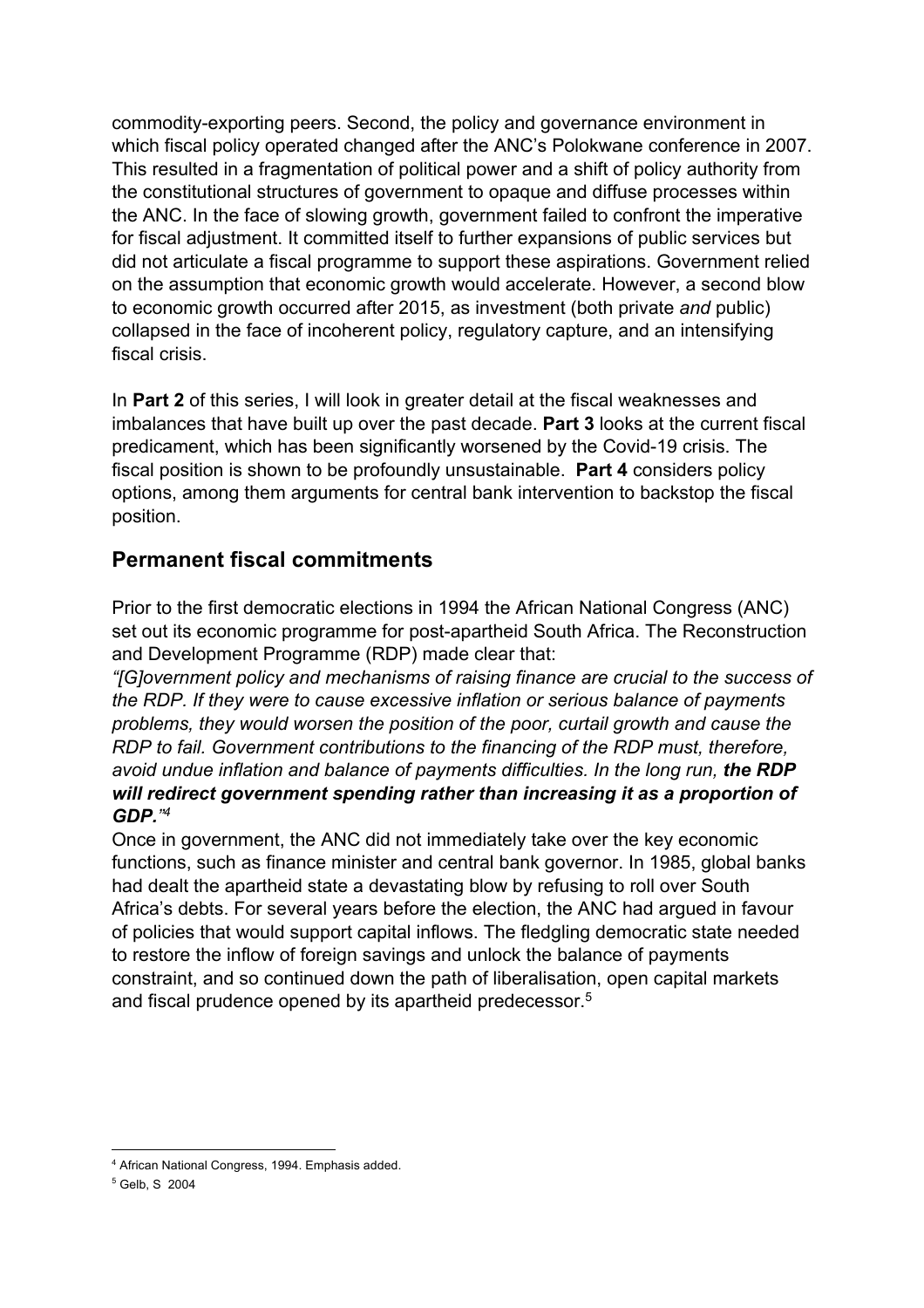

## **Figure 1: Main budget core spending (1996–2019)**

*Note***:** I define "core spending" as main budget non-interest spending excluding self-financing items and payments for financial assets. I have excluded debt service costs, payments funded by the skills levy, and the fuel-levy sharing with metros. All of these are "direct charges against the National Revenue Fund and are not appropriated by parliamentary vote. I have also excluded payment for financial assets. This line is dominated by very large payments to Eskom in 2009,

2015 and 2018, and smaller payments to other state-owned enterprises.

In 1996, soon after the appointment of the first ANC Finance Minister and in the wake of the market turmoil that followed, government re-committed itself to fiscal prudence with the Growth, Employment, and Redistribution (GEAR) strategy. While GEAR represented continuity in macroeconomic policy, it implied a new political approach to engagement with party militants, trade unions, and civil society groups that constituted the ANC's broader activist base. In effect, the ANC sought to establish credibility with foreign investors by demonstrating its capacity to discipline and marginalise its mass base. $^6$ 

GEAR aimed to cut the budget deficit, avoid permanent increases in the overall tax burden, reduce public consumption spending, and raise government's contribution to fixed investment. A rebalancing in the composition of expenditure would reduce the sum of wages, transfers, and the procurement of goods and services by three percentage points of GDP by the year 2000, to enable an increase in RDP-related

 $6$  Gelb, S (2007)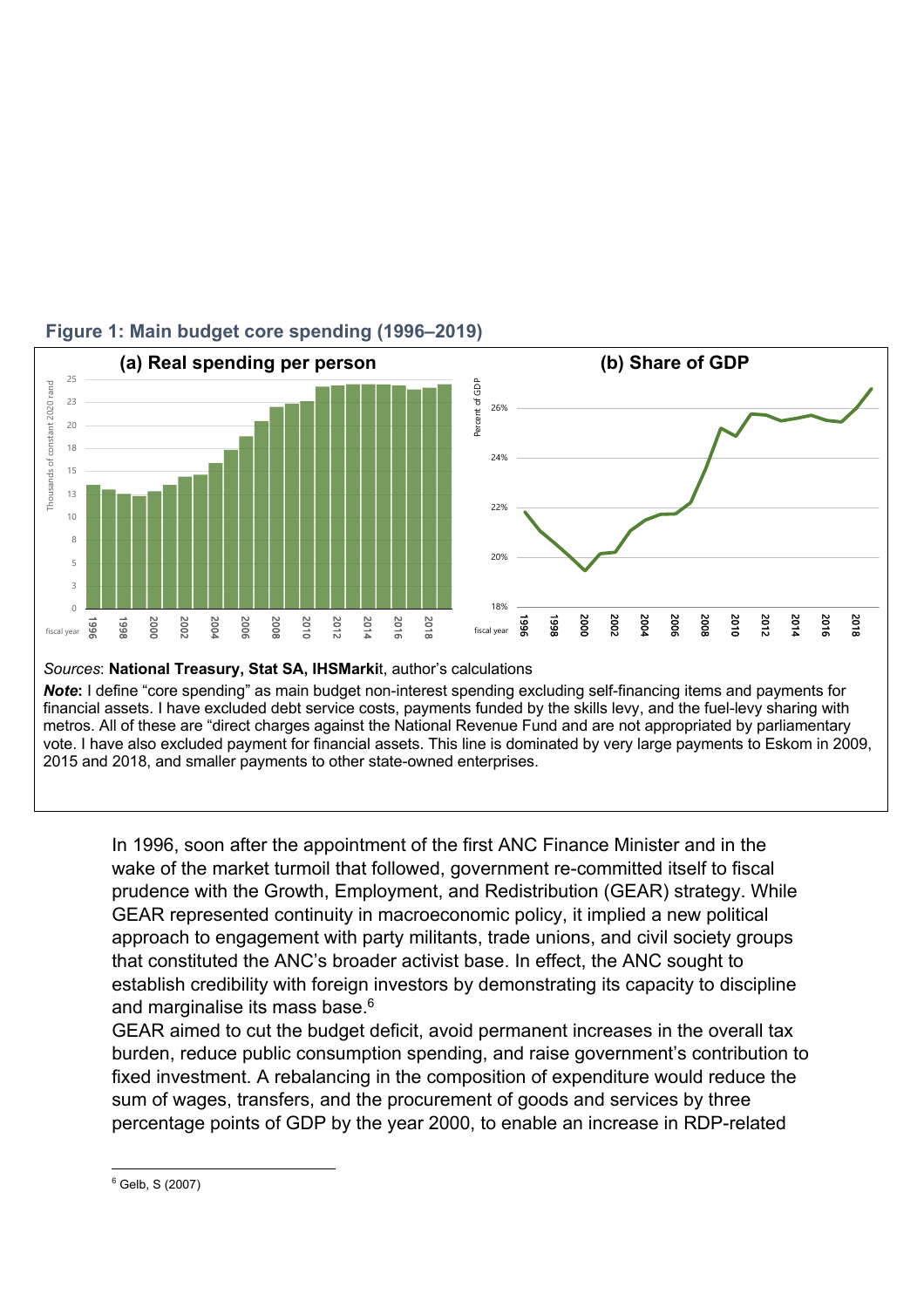capital spending.<sup>7</sup> This led to the downsizing of public service employment levels over the next five years<sup>8</sup>, a process that coincided with integration of apartheid's divided racial bureaucracies and the reallocation of public spending towards the imperatives of democratic rule 9.

**Error! Reference source not found.** shows the evolution of spending since the 1996 fiscal year. I have defined "core expenditure" to reflect spending under the direct control of central government (excluding interest payments and other mandated spending). The fiscal consolidation associated with GEAR is clear to see between 1996 and 2000, but this is dwarfed by the rise in expenditure that followed. Over the decade from 2001, spending grew at a real rate of 7% each year on average. In today's prices, between 1999 and 2011 government spending for each South African rose from R12 300 to R24 200. Tax rates were also eased between 1994 and 2009: the corporate income tax rate was lowered from 40% to 28%; the top rate on personal income was lowered from 44% in 1999 to 40% in 2002, while relief for fiscal drag was provided far in excess of inflation.

Four elements were behind increased spending in the decade after 2002: an expansion of resource allocation to health, education, and policing; improved remuneration for public servants; a rise in transfer payments to poor households; and a surge in infrastructure spending.

- (a) **Expansion of core government services:** Health, education and policing are the most labour-intensive of government services, absorbing 50% of the national budget but more than 70% of compensation spending. Extending these services necessarily entails increasing employment levels. Between 2002 and 2012 police numbers increased by more than 50%, while employment in provincial health departments grew by 44% (see **Table 1**). In both cases, the population served on average by each employee fell significantly. The growth in education employment was more moderate but made similarly impressive gains relative to the number of enrolled learners.
- (b) **Improved remuneration for public servants**: Agreements reached in 2007 resulted in vastly improved conditions of service for public employees. They also entrenched routine annual grade progression, ostensibly linked to performance assessments, but nearly universal in practice. This added 1.5% to the annual growth rate of the salary bill over and above the annually negotiated "cost-ofliving adjustments" (typically pegged above inflation). Provincial spending per employee in health departments outpaced consumer inflation by an annual average of nearly 5% over the decade, and for education about 4%.
- (c) **A rise in transfer payments to poor households:** Transfers outpaced the surge in compensation spending. This expansion had two parts. First, cash transfers to households (i.e. social grants and similar payments) increased from 3% of GDP in 2001 to 4.6% a decade later. This line item also includes subsidies to university students from poor households, which accounts for the increase after 2016. Second (and equally significant), the funding of free basic water and

<sup>7</sup> Republic of SA, 1996

<sup>8</sup> Hassen and Altman, 2010

<sup>9</sup> Ajam, 2021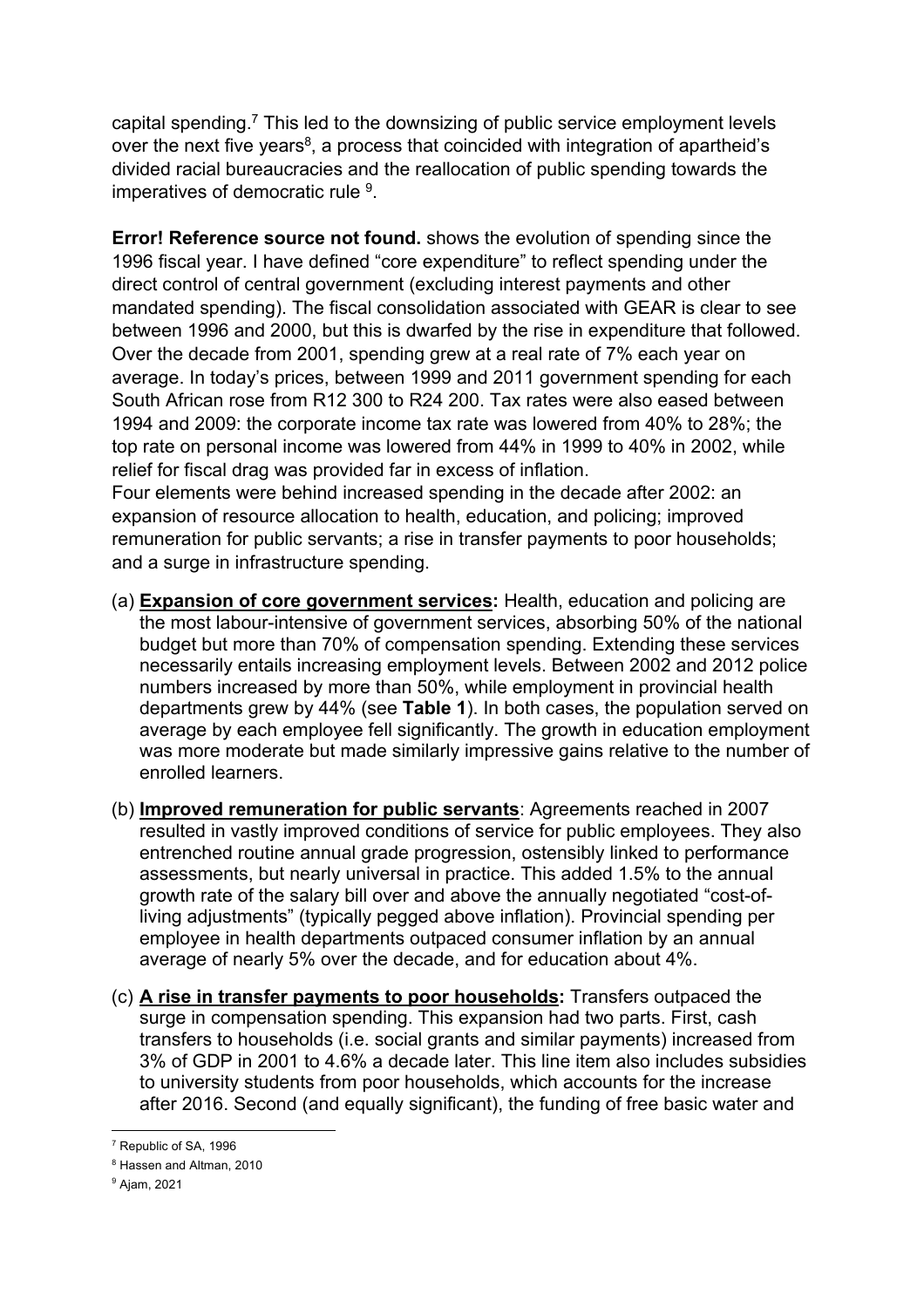electricity for poor households was financed through transfers to local government starting in 2001. These transfers increased from 0.8% to 2% of GDP over the period.

(d) **A surge in infrastructure spending:** Complementing the increases in recurrent transfers and consumption was a surge in capital spending. **Figure 3** distinguishes between outlays largely financed from the budget (in bars) and infrastructure spending leveraged from the balance sheets of state-owned companies (the line). The former includes capital transfers from the main budget, which financed an expansion of capital spending by municipalities, provinces and national departments, and supported the investment programmes of public agencies responsible for roads, water systems, and passenger rail. The budget also supported large projects such as the Gautrain and stadium construction in preparation for the 2010 World Cup. At the same time Eskom inaugurated a new build programme in response to the first incidents of load shedding in 2007, while capital formation by Transnet doubled as a share of GDP, rising from 1% to 2.1% of GDP between 2005 and 2009.

All through this extension of budgets, government ran a primary surplus (the difference between revenue and non-interest spending: a primary surplus is a positive primary balance). Despite the easing of tax rates, rapid economic growth ensured that taxation remained buoyant. Improving commodity prices coincided with the longest business cycle upswing in South Africa's history and an easing of global financing conditions. This combination of factors created a false sense of fiscal sustainability by reducing the costs of debt servicing and so expanding the apparent fiscal space for the provision of social services.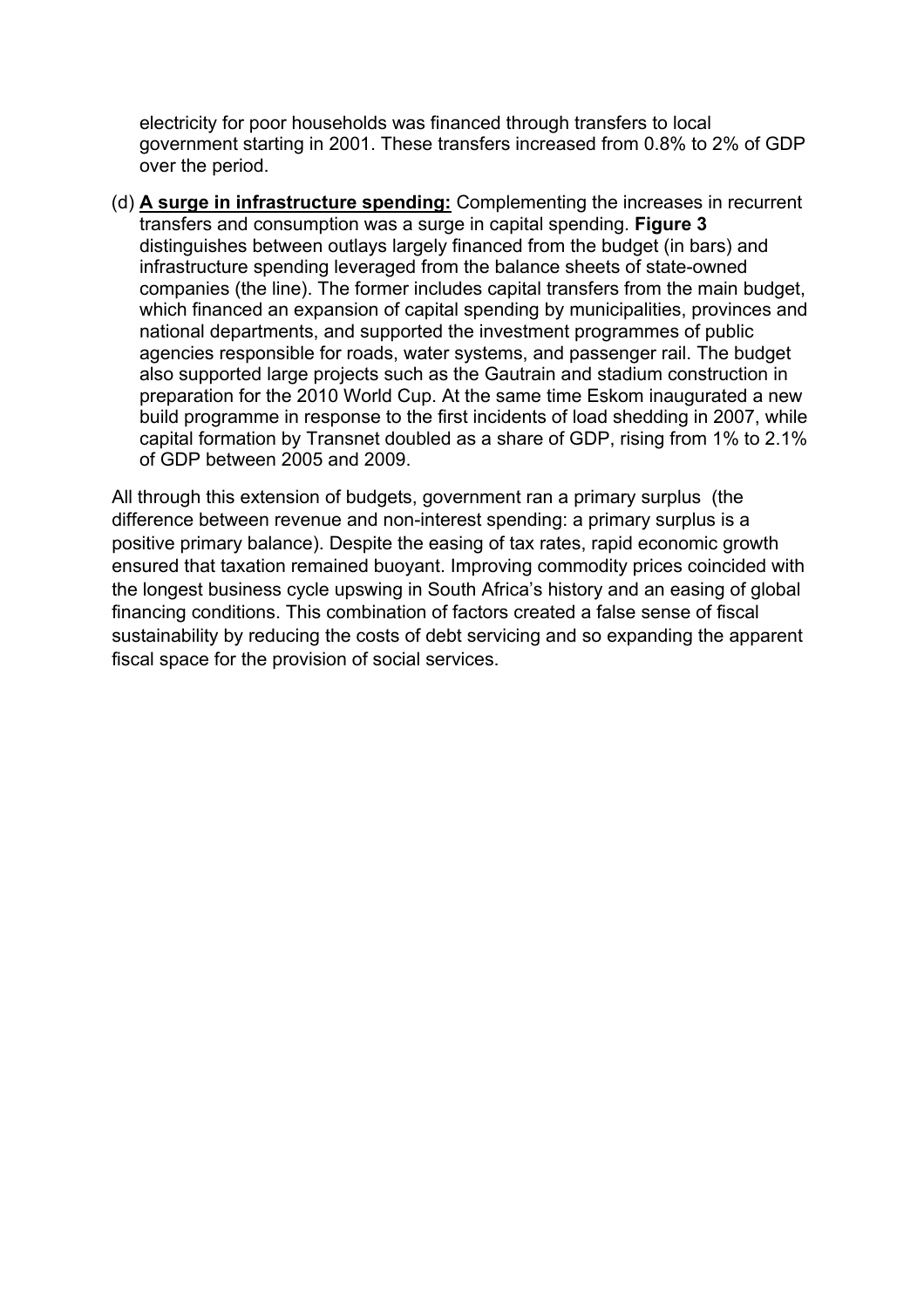#### **Table 1: Employment and real compensation in health, education and police**

|                                                         | fiscal year |         | Ave. annual |
|---------------------------------------------------------|-------------|---------|-------------|
|                                                         | 2002        | 2012    | growth      |
| <b>Health</b> (provincial departments)                  |             |         |             |
| Employees                                               | 216 092     | 310896  | 3.7%        |
| Compensation spending per employee (constant 2012 rand) | 149 028     | 238 704 | 4.8%        |
| Population per employee                                 | 174         | 133     | $-2.7%$     |
| <b>Education</b> (provincial departments)               |             |         |             |
| Employees                                               | 426 915     | 494 048 | 1.5%        |
| Compensation spending per employee (constant 2012 rand) | 179 317     | 262 869 | 3.9%        |
| Learners per employee                                   | 28          | 25      | $-1.0%$     |
| Police                                                  |             |         |             |
| Employees (fulltime equivalents)                        | 131 560     | 197 872 | 4.2%        |
| Compensation spending per employee (constant 2012 rand) | 191 770     | 236 498 | 2.1%        |
| Population per employee                                 | 286         | 209     | $-3.1%$     |

*Source***: Author's calculations based on the following data**. *Employees and spending: National Treasury: Intergovernmental fiscal reviews: 2003, 2004 and 2014; Estimates of National Expenditure: 2003) and 2014; CPI deflator and mid-year population estimates: Stats SA; IHSMarkit. Learners enrolled in public school system: Department of Basic Education and Gustafsson (2020).* 

*Note: Health and education employee numbers and compensation spending reflect the budgets for headcounts and compensation of both professional and administrative employees in provincial government. Employment in the relevant national and municipal functions is excluded from both these sectors. Police reflects total employment in the national budget vote for safety and security. It excludes provincial and local employees carrying out policing functions and includes many employees who may not be police officers. Compensation spending is deflated using a headline consumer price index.*



**Figure 2:** Core spending by national, province and social security funds as a share of GDP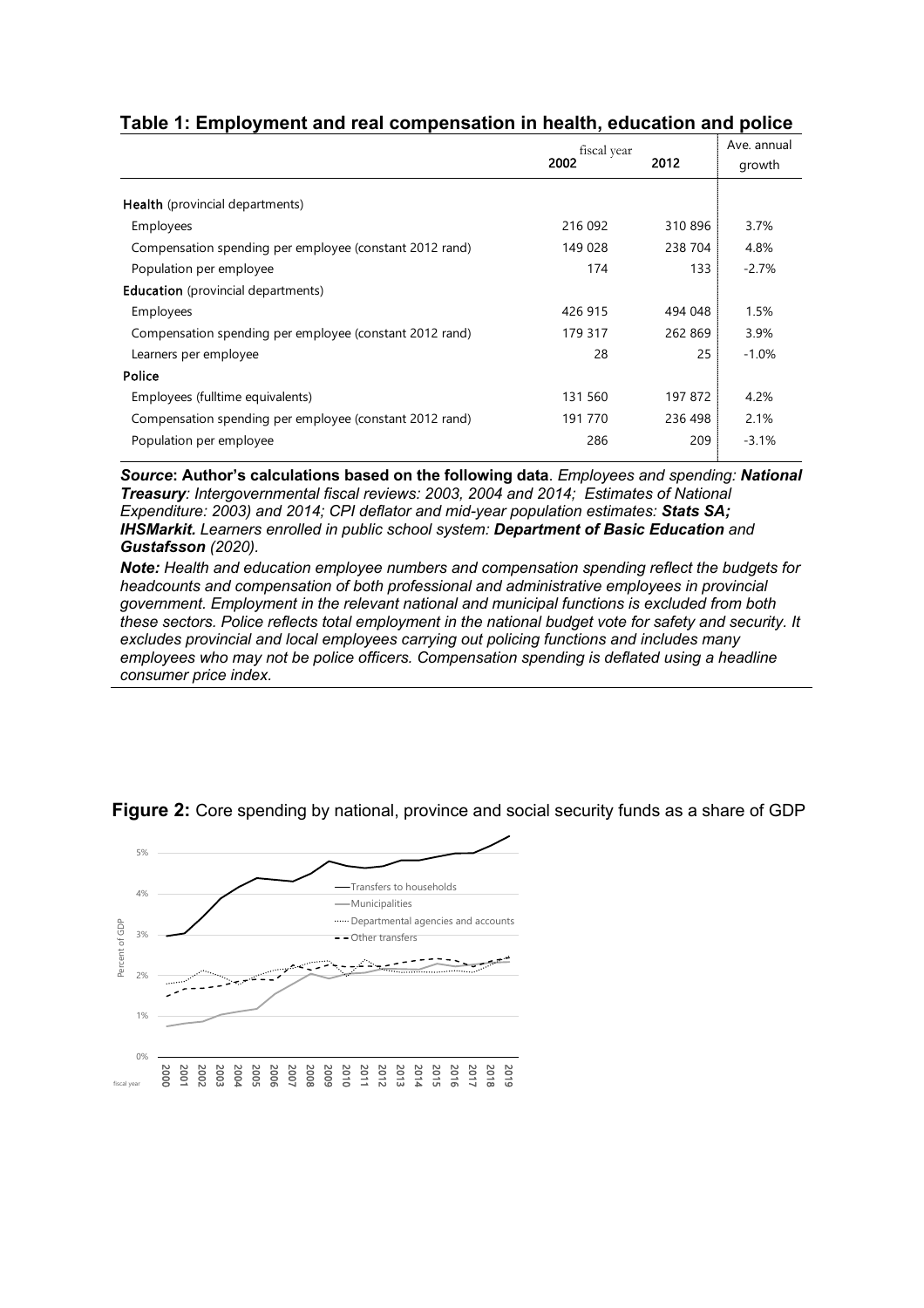## **Figure 3**: Capital spending by public sector institutions (2001-2018)



*Source***: Stats SA** *(Actual capital expenditure by type of public sector institution, P9101 – Table B), SARB; IHSMarkit; author's calculations*

*Note: A distinction is made between spending financed largely out of general taxation and utility charges (bars) and those financed on the balance sheets of state-owned companies (the line). Extra-budgetary accounts and funds in this (Stats SA) dataset includes public utilities operating passenger rail, national roads, water infrastructure.*

### **Figure 4:** Spending on defence and interest payments (1982–2014)



*Source***: SARB, IHSMarkit**, *author's calculations.*

*Note***:** *This data is drawn from SARB data on functional classification of expenditure by consolidated general government. Interest payments is denoted 'public debt transactions' in this dataset*

Fiscal space was also created by reducing defence spending. With the demise of apartheid, South Africa's defence force withdrew from battlefields in southern Africa and deployments against political resistance at home. As Error! Not a valid bookmark self-reference. shows, the windfall from reduced defence spending was concentrated in the years between 1989 and 2000. Although defence spending increased with the arms deal in 2001, it was driven down to 1% of GDP in the years that followed.

In contrast with the RDPs commitment to "redirect government spending rather than increasing it as a proportion of GDP", the fiscal consolidation associated with GEAR was followed by a large expansion of public consumption and a simultaneous easing of the tax burden. Although ultimately unsustainable, the spending increase was well directed. Concerns about crime, both as a social problem and a constraint to faster economic growth, were widespread. Similarly, improved basic education and healthcare were (and still are) regarded as essential for social development and economic expansion. In 2007, the first incidents of load shedding alerted South Africans to the inadequacy of economic infrastructure.

Had these expanded resource allocations led to sustained progress in the quality of public services and been accompanied by improved industrial investment, trade competitiveness and productivity, they might have formed part of a new dynamic of self-reinforcing growth and development. Had global dynamics remained supportive, the result might have been a sustainable fiscal path. Instead, the extension of fiscal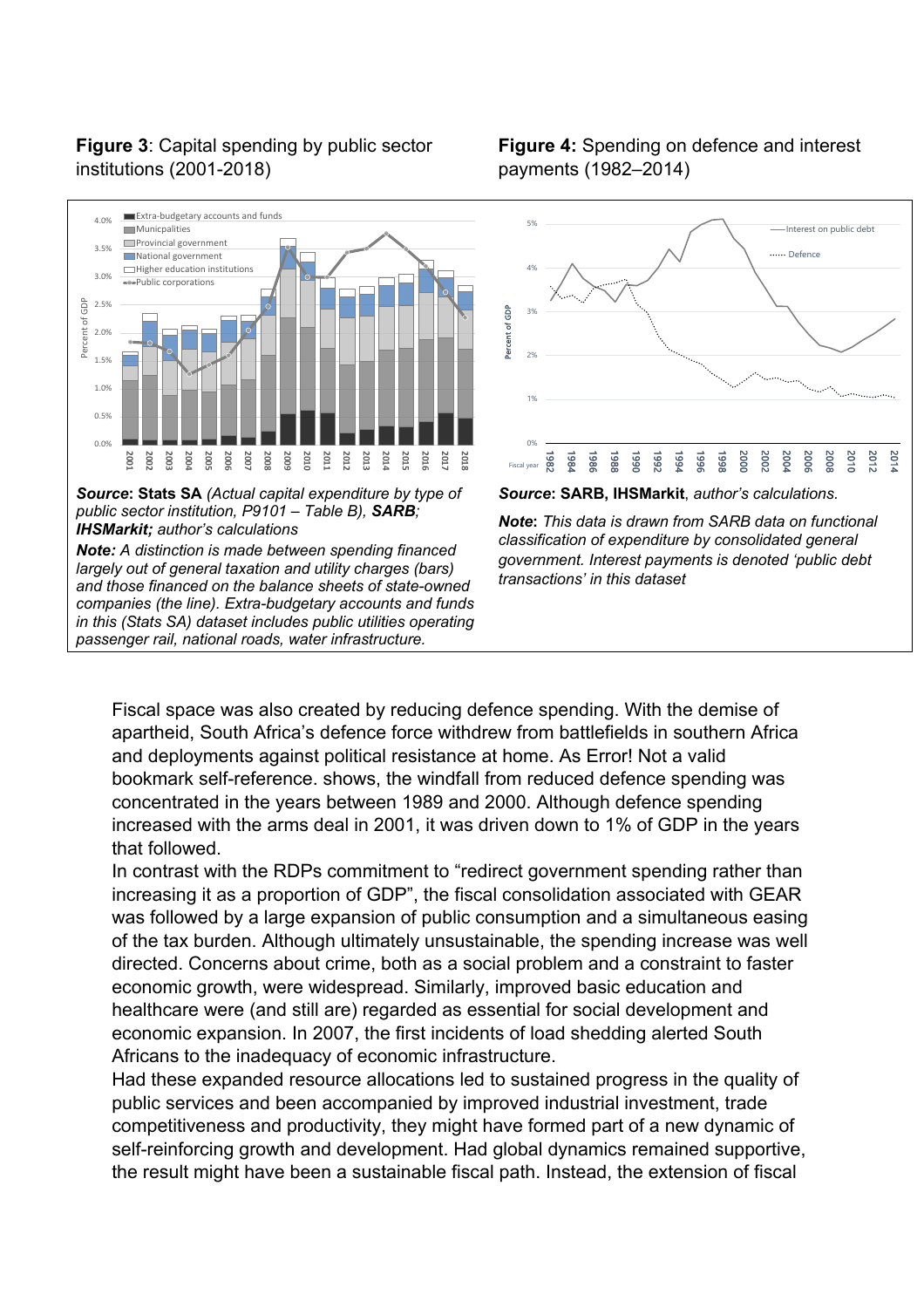commitments and surge in public infrastructure investment was followed by a permanent fall in GDP growth.

# **The world changes**

With hindsight, it is not difficult to see why government was upbeat about South Africa's prospects in the first decade of the millennium. As the global commodity boom kicked in, economic growth accelerated, capital inflows were buoyant, the rand was strong, and inflation and interest rates benign.<sup>10</sup> Despite the extension of fiscal commitments, government maintained a primary balance backed by rapid growth and buoyant revenue. The combination of these forces brought the debt-to-GDP ratio down to historic lows, and the budget balance moved into surplus.

However, two factors changed the conditions under which fiscal policy operated. Global economic developments redefined macroeconomic fundamentals, as the historic surge in the terms of trade that had driven South Africa's growth came to an end in 2011. Coinciding with this was the change in domestic political conditions that had begun with the ANC's Polokwane conference in 2007. At the very moment that the slowdown in growth demanded fiscal adjustment, government policy became increasingly incoherent. This enfeeblement of public institutions eventually led to a collapse in investment and a second blow to growth after 2015.

## **Global shifts and South Africa's slowdown**

The financial crisis of 2009 was a heavy blow, but one that South Africa weathered better than most. The contraction was initially severe, but the economy rebounded over the next two years (see

**Figure 5**). The 2010 World Cup preparations lifted private-sector confidence and supported a strong recovery in private investment, which complemented the public sector's ongoing surge in infrastructure spending. Fiscal expansion in developed countries buoyed global demand, and South Africa's export volumes surged. Commodity prices strengthened once more, as Chinese growth rebounded.

However, after 2011, China's growth began to slow and commodity prices followed. Almost simultaneously, the European Union curtailed public spending and shifted from a current account deficit to surplus, imposing deflationary pressures on the world economy.<sup>11</sup> South Africa began to decelerate.

In the 1990s, growth averaged  $2.9\%$  – a return to the historical average of  $3\%$ <sup>12</sup> The global turbulence of the Asian crisis and fiscal consolidation at home weighed down on growth in the late 1990s, moderating hopes for a sustained economic dividend for the post-apartheid state. But redemption appeared to beckon as the new millennium dawned. Over the next decade, growth rates averaged 4.2% – the longest and

<sup>10</sup> Frankel et al, 2006

<sup>&</sup>lt;sup>11</sup> Klein and Pettis, 2020

<sup>12</sup> Havemann and Kerby, 2020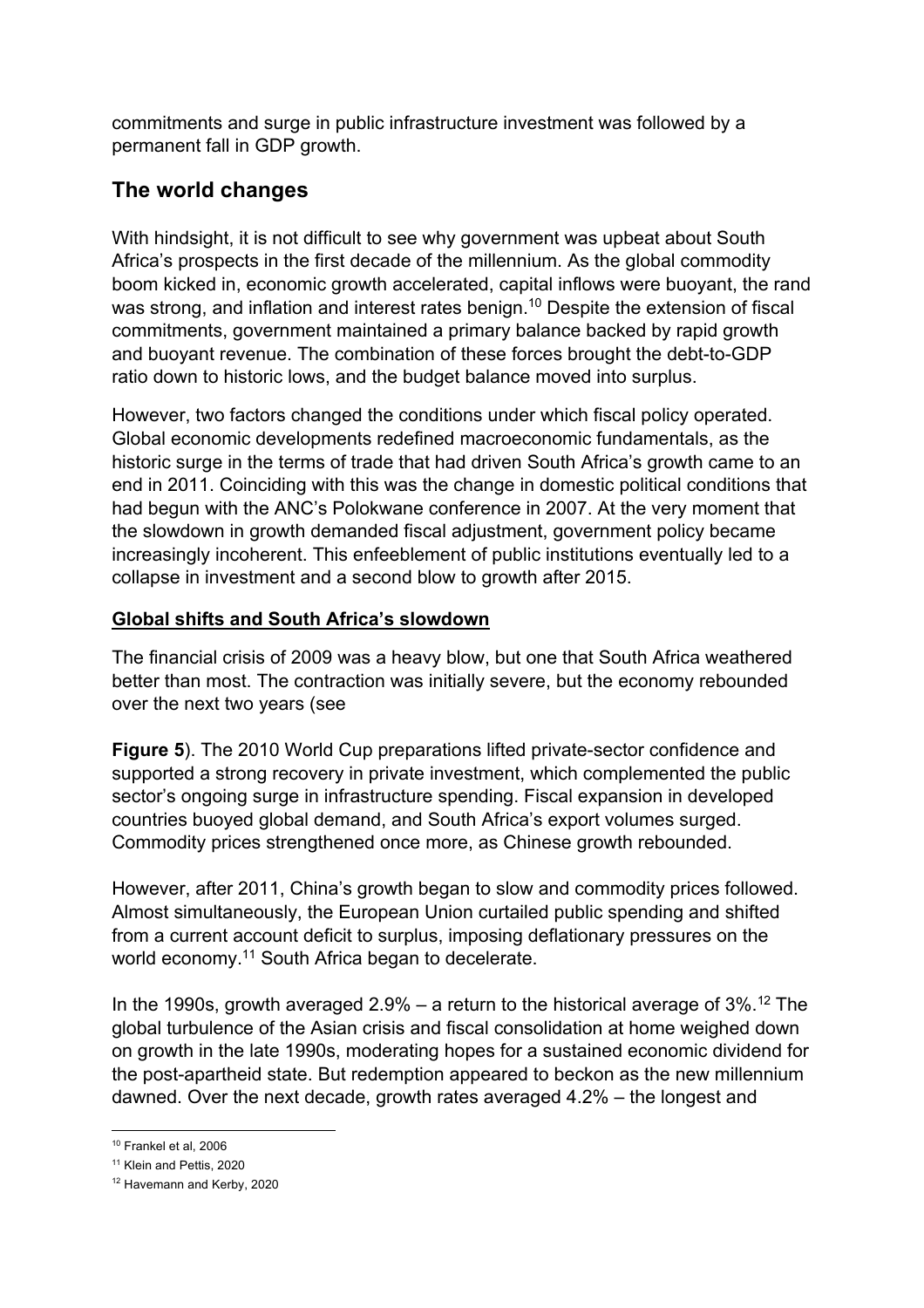strongest growth acceleration on record. Policymakers may have hoped this represented a new normal, spurred by a stronger macro-policy framework and worldclass institutions, but it was not sustained. From 2014, output per capita began to decline and has continued to do so until today.

Hoping that the deceleration would be temporary and cyclical, government premised its fiscal strategy on an economic recovery. In November 2010, it published the "*New Growth Path*", which emphasised the "counter-cyclical" role of macroeconomic policy and mandated continuing efforts to leverage the balance sheets of state-owned companies behind public infrastructure investment.

Fiscal policy remained expansive and, with no moderation in expenditure levels, large deficits emerged as the consequence of revenue shortfalls. Public infrastructure investment continued its robust growth and real interest rates began to fall, turning negative in 2011. Despite this, the rate of economic growth continued to decelerate, apparently impervious to macroeconomic stimulus.



**Figure 5: GDP growth (1990–2019)** 

Havemann and Kirby (2020: 2) look at patterns of South African growth over more than 300 years and find that "*global growth is the single most important long-run determinant of South African growth*". Prior to 2010, South Africa tracked global growth but then diverged from the world average. This has been taken as evidence that in the last decade domestic and idiosyncratic factors have been the primary explanation for the slowdown. But South Africa was not alone in diverging from the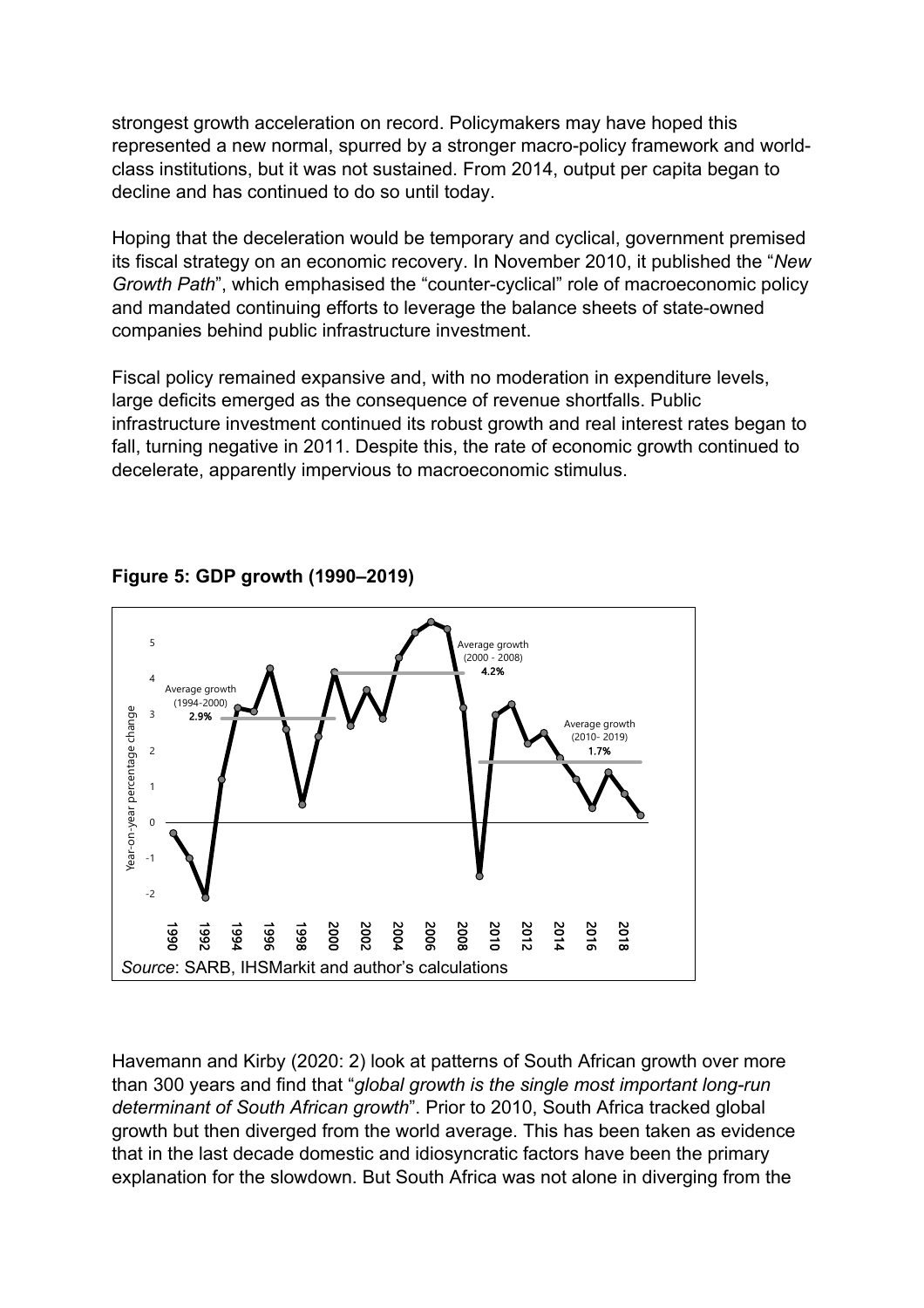world average after 2010. South Africa's growth trajectory can be explained to a great extent by global developments. Until 2011, China's rapid industrialisation had raised the price of commodity exports, while lowering the price on imported wage goods. This altered the terms of trade for developing countries reliant on non-fuel commodity exports, with important consequences for growth, distribution and opportunities for industrial development. 13

Commodity-linked revenues directly account for a small share of tax revenue. However, commodity prices have deep impacts across an economy whose production structure remains rooted in minerals and energy.<sup>14</sup> Raw and semiprocessed minerals still account for the bulk of South Africa's exports, while noncommodity exports – manufactured goods and services – are increasingly focused on Africa, where growth prospects are even more strongly tied to commodity prices. 15

From 1970, the commodity price cycle swung up dramatically, reaching a peak in 1980 and then falling towards a trough around the turn of the millennium. This sets the stage for the "super cycle" between 2002 and 2012 that was driven by China's rapid industrialisation.

Pritchett (2000: 221) points out that thinking about growth in terms of a business cycle around a stable trend of potential output may not be appropriate for developing countries:

*'[A]lmost nothing that is true of U.S. GDP per capita (or that of other countries of the Organisation for Economic Co-operation and Development) is true of the growth experience of developing countries. A single time trend does not adequately characterise the evolution of GDP per capita in most developing countries.'*

This difference can be seen when comparing patterns of growth in South Africa and the USA. (**Figure 6**). Until the mid-2000s, the USA's growth rate shows a relatively linear trend, whereas the picture for South Africa is very different, with periodic accelerations and decelerations lasting over a decade or more. Solid output growth in the 1950s and 1960s is supplanted by falling GDP per capita, reflecting the structural crisis of the apartheid economy and coinciding with the turn in the commodity price cycle. In the 1990s, growth is restored and its momentum accelerates through the commodity boom. But another shift in the trajectory of growth appears to loom as the time series comes to an end in 2016.

<sup>13</sup> Kaplinsky, 2010

<sup>&</sup>lt;sup>14</sup> Fine and Rustomiee, 1996

<sup>15</sup> Makgetla, 2018 and Deaton, 1999.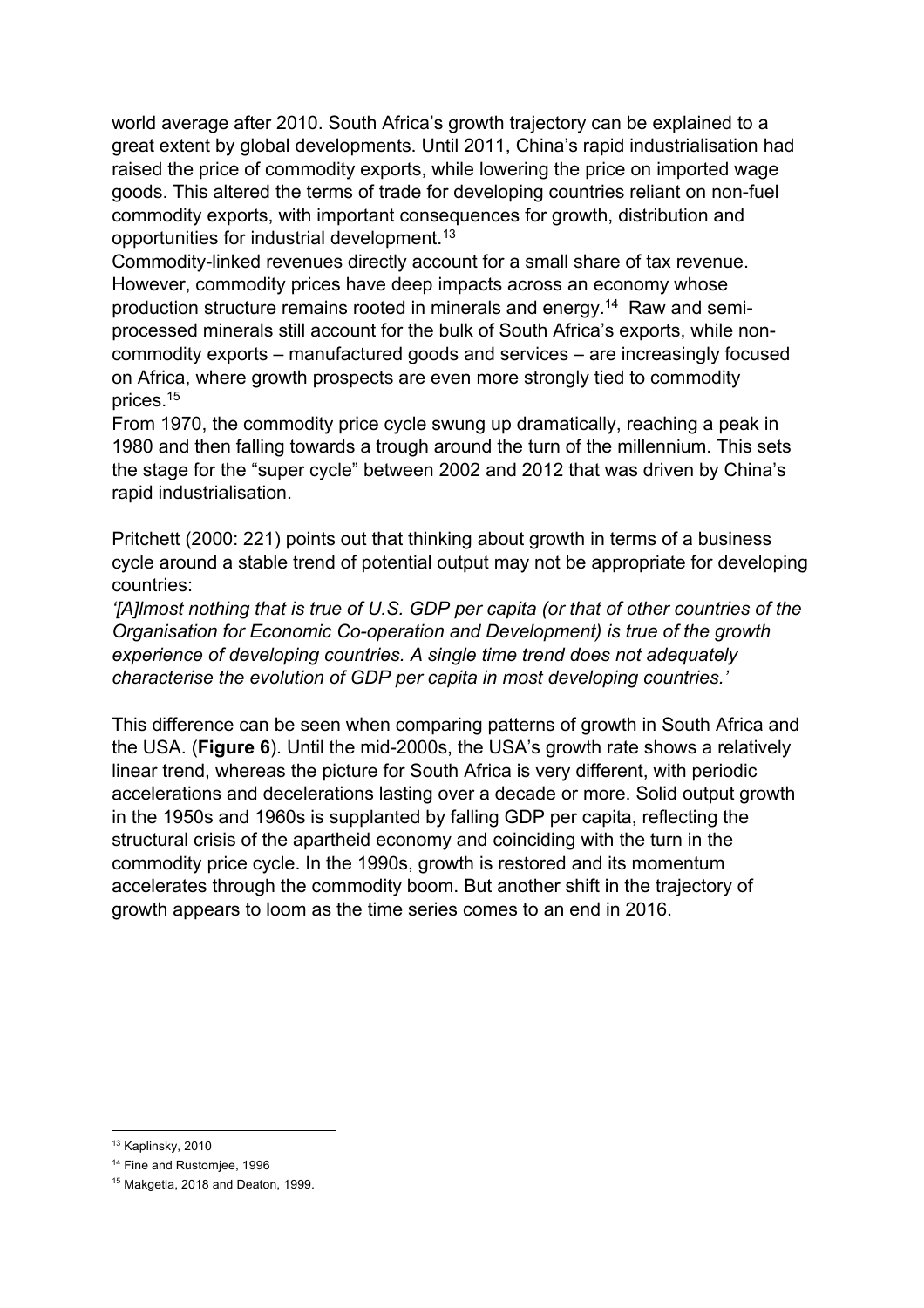#### **Figure 6: GDP per capita: USA and South Africa (1950–2019)**



## **A second (self-inflicted) blow to growth**

The causes of South Africa's slowdown were not solely global. In 2007, at the height of the growth upswing, blackouts across the national electricity grid began. Although power shortages would certainly have placed an upper limit on the rate of growth, their direct impact may not have been large – as little as 0.33% according to a recent estimate by South African Reserve Bank (SARB) economists. In other words, the direct impact of load shedding was important but not decisive. However, it is likely that the *indirect* effects of the Eskom crisis became more salient, as the promise of a reliable electricity supply began to lose credibility. Confidence weakened, privatesector investments were postponed and government's failure to resolve the crisis became an additional drag on efforts to revive the pace of growth.

Related to this was the impact of "state capture". The increasing incoherence of policy was partly the consequence of deliberate efforts to repurpose the state and redistribute rents.<sup>16</sup> This retarded the efficiency of public investment, undermined tax collection by disrupting the revenue authority, and destabilised efforts to resolve the electricity supply constraint. From 2015, South Africa fell behind even the dismal performance of its global peers. This second blow to growth took place in the face of improving terms of trade.

From an aggregate demand perspective, several factors coalesced to shift the economy into an even lower gear.

• **Falling export growth:** For decades, South Africa's export performance has been deteriorating. After 2012, the European Union shifted to current account surplus, rebalancing global trade.<sup>17</sup> EU efforts at austerity gained momentum after 2015 and this might have had an impact on South Africa's exports.

<sup>16</sup> Chipkin et al, 2018

<sup>17</sup> Klein and Pettis, 2020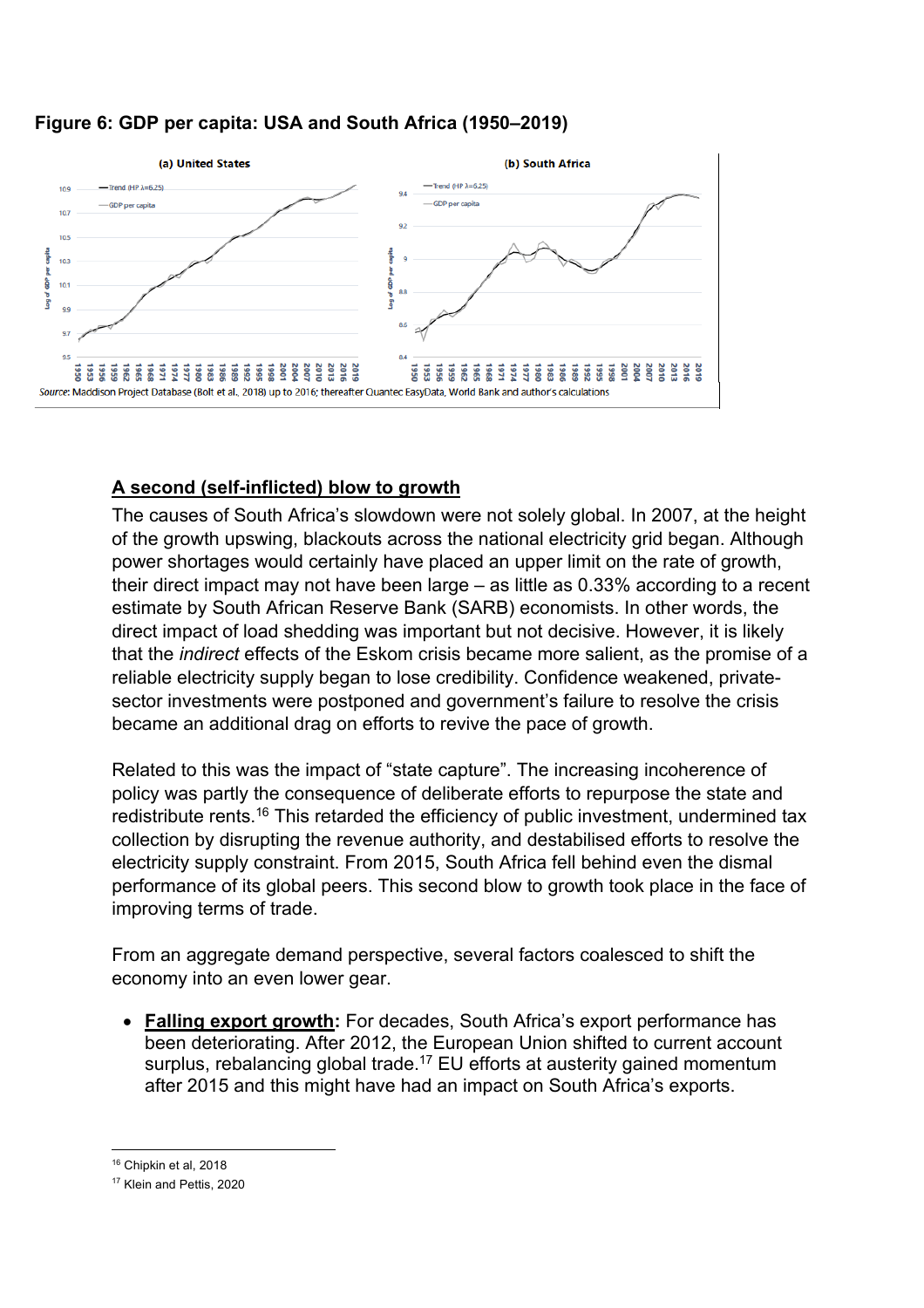- **Tightening macroeconomic policy in 2015:** Fiscal policy tightened and government consumption spending slowed. At the same time, South Africa's sovereign risk spread widened, prompting a percentage point increase in the central bank's policy rate. The dangers of macroeconomic tightening were well known at the time, with even the IMF advising authorities that "debt sustainability is essential, but further adjustments need to be carefully designed to avoid pressuring an already-weak economy". <sup>18</sup>
- The most significant factor in the slowdown appears to be the **contraction in domestic investment** after 2015. This was led by the private sector and was most pronounced in mining. But the investment slowdown was broader. Capital formation also began to contract in the secondary and tertiary sectors, as business optimism and public confidence in the direction of the country fell to their lowest levels since the democratic transition. This was followed in short order by a sharp slowdown in public investment. In this case, the impact of poor project management, slow demand growth, and the policy chaos associated with state capture took their toll.



#### **Figure 7: Gross fixed capital formation**

storage and communication, and construction; Tertiary is financial, social and comemrcial services; Public sector is general government and public corporations

This second blow to growth meant a further significant deterioration in South Africa's fiscal prospects. An unusual period of elevated tax buoyancy came to a sudden end. The rate of growth fell below the interest rate raising deep concerns about debt sustainability, while the primary deficit began to widen. As these fundamentals of fiscal sustainability were shifting, the demands for greater public subsidies for university students – the #FeesMustFall movement – found widespread sympathy, and were eventually accommodated in the budget. This even while an increased sovereign risk spread imposing tighter financial conditions on government. At the same time, the political crisis of government that had been building for a decade became increasingly acute.

<sup>18</sup> IMF, 2016; 1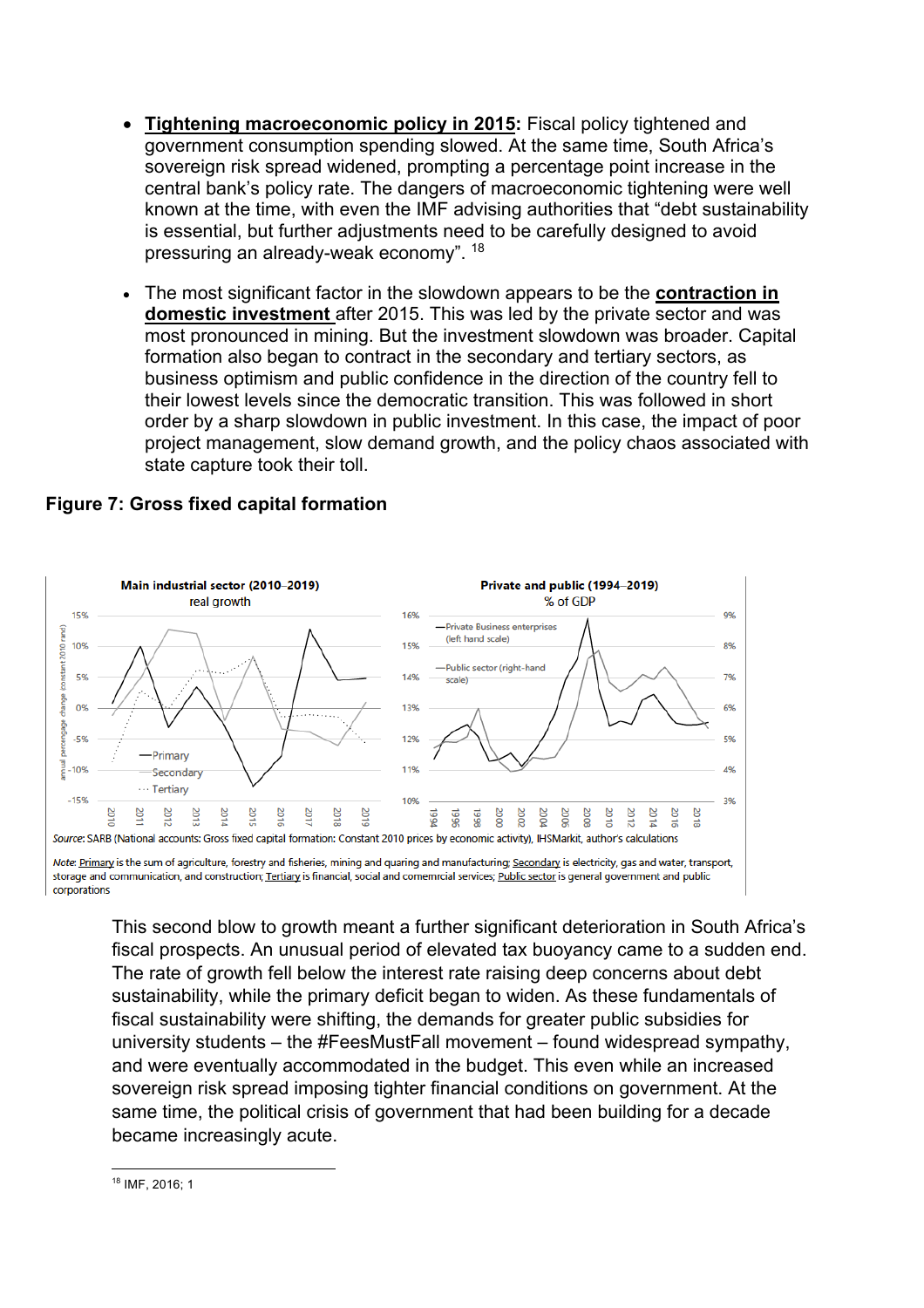# **Political transition**

As the world economy faced the global financial crisis, South Africa was in the midst of a political transition to a new leadership within the governing ANC. This led to fundamental changes in the character of political authority and public administration, changes that impeded the ability of government to present a coherent response to South Africa's weakening economic prospects.

The Mbeki administration had sought to centralise policy authority, but the Zuma administration that emerged from the contestation in Polokwane was built on a fragmented coalition. The conference outcome reflected brokering by provincial party elites who were able to mobilise regional and branch bureaucracies behind their chosen slate. Mbeki had steadfastly refused to offer them the keys to government office.<sup>19</sup> Aggrieved, they delivered Zuma victory on the back of a broad coalition of forces hitherto excluded from influence over state policy. Left-wing activists within the ANC, the leadership of public sector unions, small black business lobbies, traditional leaders, popular churches, and small-town elites coalesced around Jacob Zuma. His authority was built on a popular coalition that reflected the fragmentation of South African politics and the elevation of provincial and local elites over national actors.<sup>20</sup> It also meant a more assertive and determined approach to the distribution of public sector rents and a state-centred approach to development.<sup>21</sup>

Once in office after 2009, the new coalition prioritised reform of "the macro structure of government"22. The political executive of government was expanded, while departments and agencies proliferated, resulting in a functionally overstretched and splintered state machinery.<sup>23</sup> National Treasury had to share macroeconomic policy authority with new departments, while planning functions were separated from budgeting and moved into the Presidency. As fiscal resources began to tighten and new demands were placed on the policy agenda, the managerial capabilities of civil service were thrown into disarray.

The Polokwane coalition also shifted policy authority away from state processes towards ANC party structures. It was widely felt that the latter had been "weakened in the policy making process, which takes place largely in government structures [..] [where] ministers rely on the expertise of technocrats". A case in point was GEAR: "…set up in the dark by a small committee of experts working under […] [Thabo Mbeki] and presented as non-negotiable".<sup>24</sup>

But choices can be made in the dark in various locations. The Constitution imposed clear rules of accountability, transparency and procedure on state structures, but the committees of the ANC could operate in relative obscurity, widening the scope for rent-seeking and weakening the capacity of government to articulate a coherent

<sup>24</sup> Darracq, 2008.

<sup>19</sup> Darracq, 2008

<sup>20</sup> Chipkin, 2016; 2019

<sup>21</sup> Van Holdt, 2019

<sup>22</sup> See Chabane, 2009

<sup>23</sup> Naidoo, 2019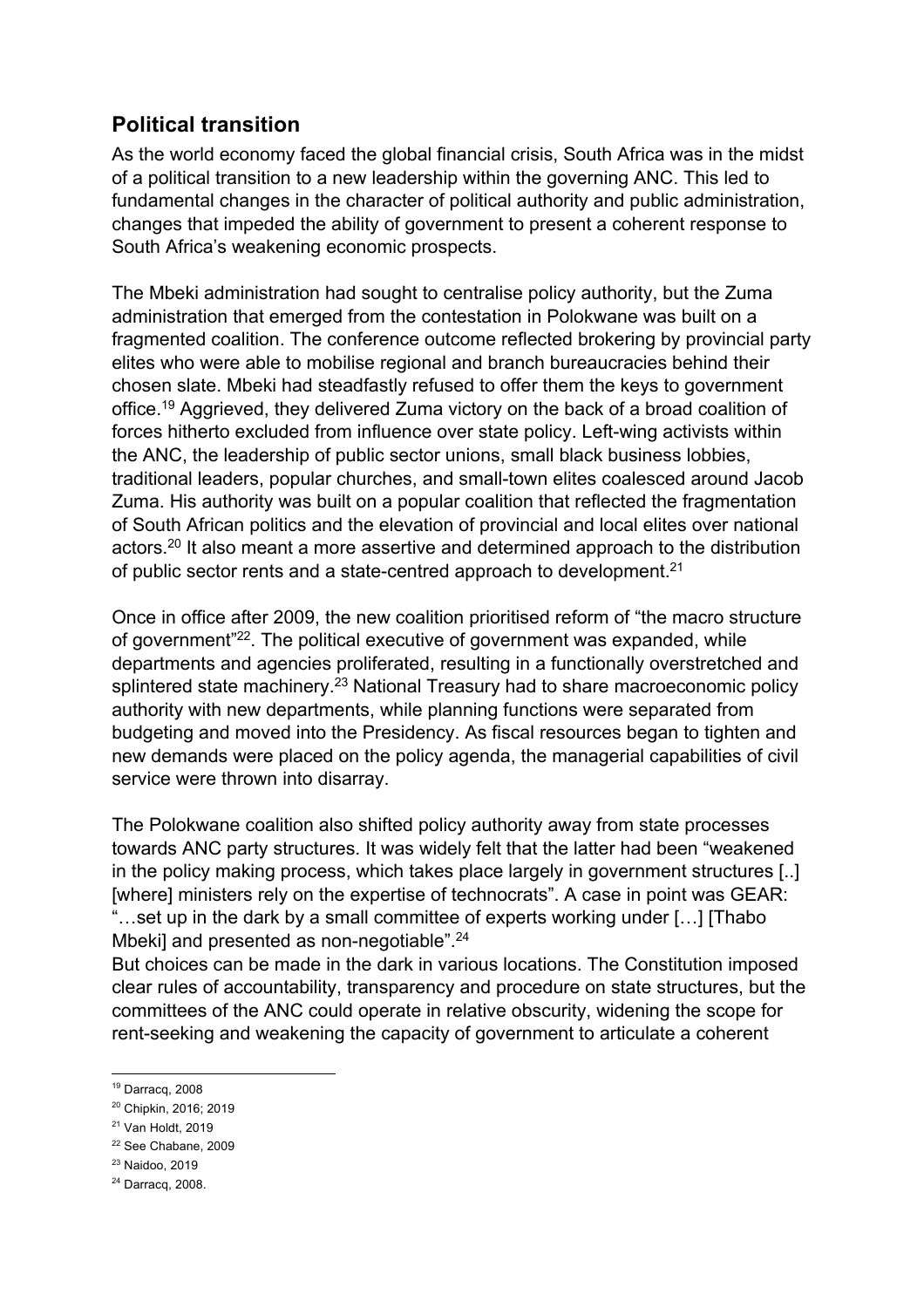policy agenda. As political appointees asserted their control over the state, the turnover of personnel at the most senior level of the public service reached alarming levels: 172 people occupied the position of director-general in 38 national departments between 2009 and 2017. <sup>25</sup>

The basis for this weakening of the state and the elevation of party-political structures over government had been laid long before Polokwane. By the time of the transition, crude instrumentalist theories of state power, rooted in Soviet Marxism, were well entrenched in the ANC. The Public Service Act of 1994 had subordinated civil servants to political appointees. The ANC established the practice of "cadre deployment", through which technical and professional appointments to the civil service and public enterprises emerged from opaque political consultations. The Mbeki administration built on this foundation, clipping wings of the independent Public Service Commission to facilitate political appointments<sup>26</sup>, while Mbeki's AIDSdenialism effectively weakened the legitimacy of scientific knowledge and technical expertise as a basis for public policy choices.

After the 2009 election, a single party continued to preside over government, but policy increasingly reflected the fragmented dynamics usually associated with coalition governments, including their well-known inability to resolve policy contradictions, restrain budget deficits and execute effective fiscal programmes.<sup>27</sup> Paradoxically, while disrupting and weakening government, the Polokwane moment signalled a more assertive, expansive, and state-centred approach to social and economic transformation, captured in the idea of a "second transition".<sup>28</sup> An important ANC policy document of the time – State Intervention in the Minerals Sector (SIMS) – stated:

*'Since 2002 there has been unprecedented demand for minerals due to the Asian boom, which has resulted in historically high mineral prices. It also appears that this "super*-*cycle" may continue for another two or three decades… However, due to transport and energy constraints, South Africa has not been able to fully take advantage of the high prices for iron ore, manganese ore, coal and ferro*-*alloys, stimulated by the boom... These bottlenecks need to be resolved in order to grow employment. The robust demand for our resources puts us in a strong position to maximise their developmental impact, especially if put out to public tender against developmental objectives (job creation).'* <sup>29</sup>

The document added that "under the current fiscal regime our nation is clearly not getting a fair share of the resource rents generated from its mineral assets", and proposed to correct this with a resource rent tax on the mineral sector, which it claimed would generate R40 billion or about 1.2% of GDP in annual revenue.

Government did not adopt the proposal for a resource rent tax (although a royalty tax had been introduced on mining and petroleum resources in 2008), but the SIMS

<sup>25</sup> Van Onselen, 2017

<sup>26</sup> Msimang cited in Barron, 2020

<sup>27</sup> Roubini and Sachs, 1989; Perotti & Kontopoulos, 2002

<sup>28</sup> ANC, 2012b

<sup>29</sup> ANC, 2012a: emphasis added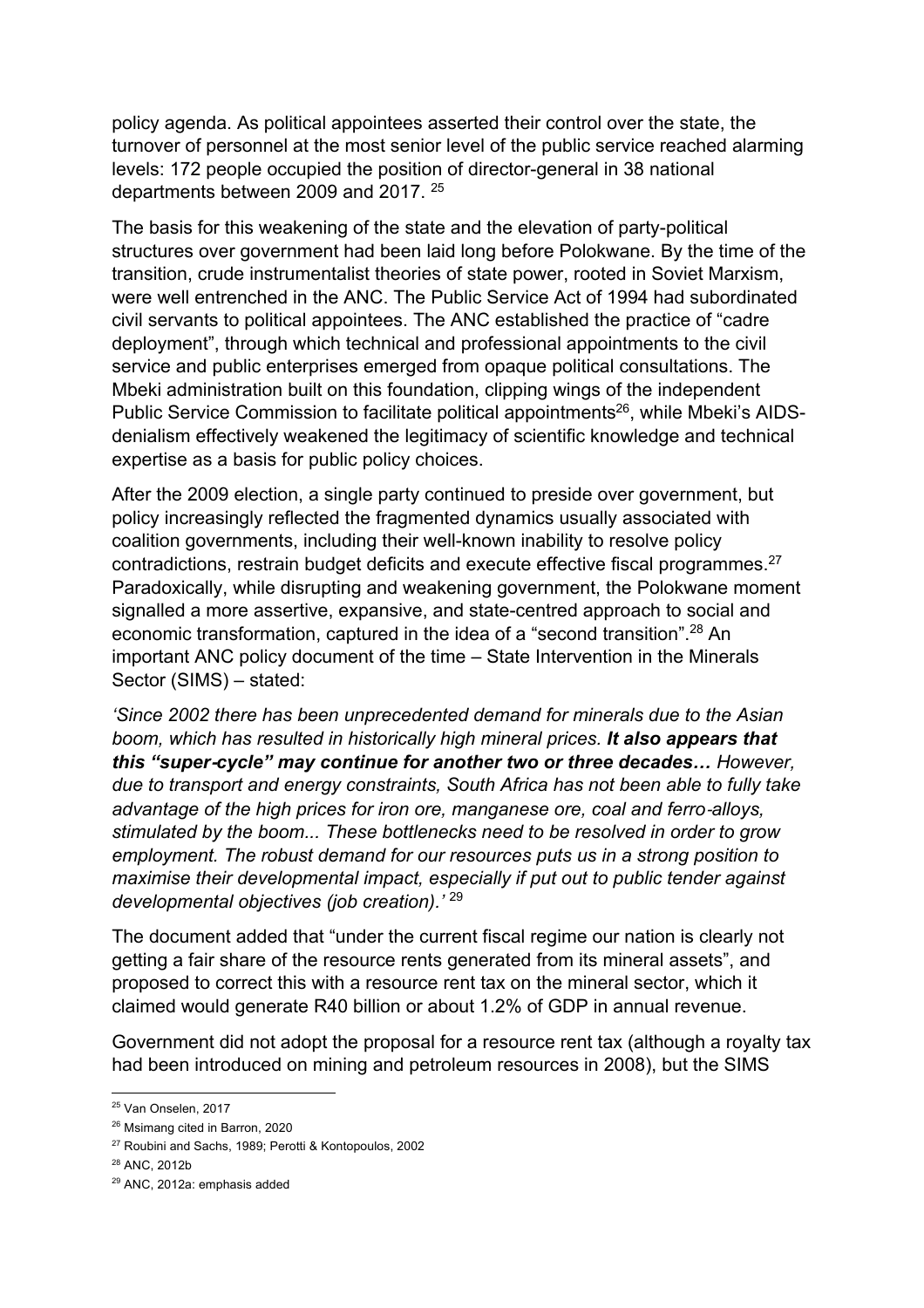document highlights three assumptions entrenched in policy thinking at the time. First, it was believed that the commodity boom would continue, or that a restored momentum of global growth would ease South Africa's situation. The view that the world economy would recover strongly from the global crisis was mistakenly but widely held for years after 2008, including by the International Monetary Fund. Second, it was (and still is) generally accepted that infrastructure shortfalls were a binding constraint which, if addressed with public investment, would unshackle South Africa from its weak growth performance. Third, it was thought that the fiscal regime could be easily adjusted to realise greater resources for public interventions, without imposing additional taxation on affluent households. These three assumptions contributed to complacency about the fiscal challenges of sustaining the progressive realisation of socio and economic rights.

In 2012, government adopted the National Development Plan (NDP), which recognised that global economic growth was likely to be lower in the decade ahead. The NDP proposed a growth target of 5%, suggesting this could be achieved by growing exports, investing in economic infrastructure, and removing policy constraints to expansion. On this basis, the plan committed government to an ambitious policy agenda, including a large extension of post-school education, a universal health insurance scheme, and the provision of income support for the unemployed through public works. However, the NDP offered no fiscal programme associated with these commitments, implicitly assuming that accelerated growth would solve the contradiction. Its expansive social policy agenda continues to define the government's democratic mandate.

Subsequent policy work did little to resolve the problem. The White Paper on Postschool Education committed government to expand enrolments in universities and colleges from 3.6 million in 2014 to 9.2 million by 2030 (a 6% annual growth rate) and to increase the real value of public subsidies per student. It did not suggest how this would be funded, except to say these policies would be implemented "as resources become available".<sup>30</sup>

Similarly, the White Paper on National Health Insurance reached no clear conclusion about funding, even though it projected that public health spending would increase from 4% to 6.2% of GDP.

The Minister of Finance summarised National Treasury's approach as, "If we do not achieve growth, revenue will not increase. If revenue does not increase, expenditure cannot be expanded".<sup>31</sup>

# **Conclusion**

In essence, the contradiction between dwindling financial resources and an expansive policy agenda was left unresolved.

<sup>30</sup> RSA, 2013

<sup>31</sup> Nene, 2015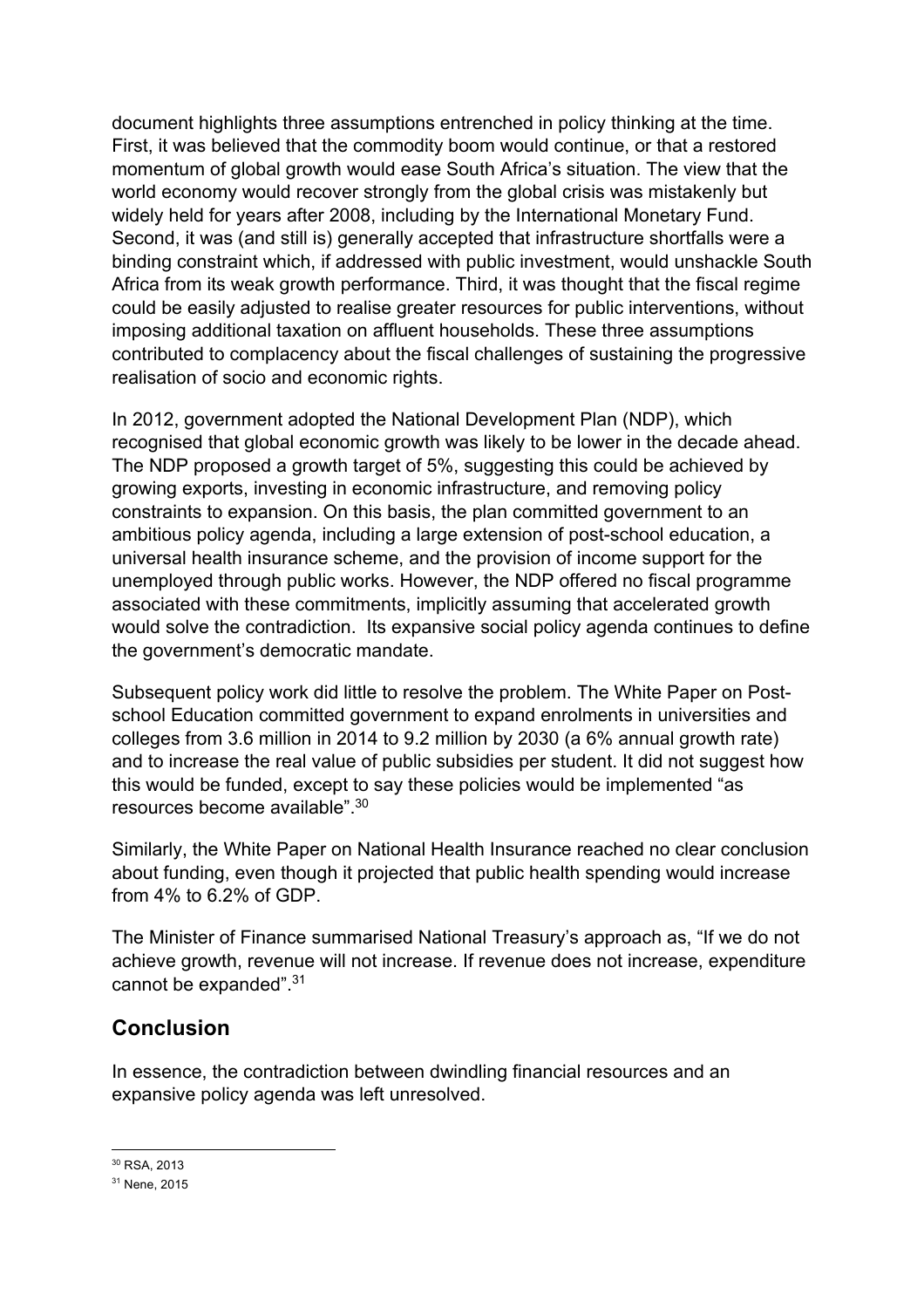In the **next article** we will examine how this core contradiction has been at the heart of the falling real value of public services, and, at the same time, an absence of fiscal consolidation.

#### **References**

- African National Congress. 1994. *The Reconstruction and Development Programme: A Policy Framework*. Johannesburg: Umanyano Publications.
- African National Congress. 2012a. *State Intervention in the Minerals Sector: Maximizing the Developemntal Impact of the People's Mineral Assets*. ANC Policy Institute.
- African National Congress. 2012b. 'The Second Transition? Building a National Democratic Society and the Balance of Forces in 2012'.
- Ajam, T*: Public Finance and Fiscal Policy in South Africa;* in Oqubay,A, Tregenna,F, and Valodia, I (eds): *The Oxford Handbook of the South African Economy* (Oxford University Press, 2021)
- Ajam, T and Janine, A, 2007. 'Fiscal Renaissance in a Democratic South Africa'. *Journal of African Economies* 16(5):745–81. doi: 10.1093/jae/ejm014.
- Barron, Chris. 2020. 'New Civil Service Key to New Dawn: Interview with Mavuso Msimang'. *The Sunday Times*, February 2.
- Chabane, Collins. 2009. 'Media Briefing by Minister Chabane on the Macro Structure of Government (Transcript) | Government Communication and Information System (GCIS)'. Retrieved 9 October 2020 (https://www.gcis.gov.za/content/newsroom/media-releases/media-briefings/transcript-macro-structuregovernment).
- Chipkin, Ivor. 2016. 'In Jacob Zuma, South Africa Has Found Its Gorbachev'. *Daily Maverick*. Retrieved 19 September 2020 (https://www.dailymaverick.co.za/opinionista/2016-07-31-in-jacob-zuma-south-africahas-found-its-gorbachev/).
- Chipkin, Ivor. 2019. 'Provincial Elites Catapulted into the Cabinet Weaken State Capacity'. *Business Day*, February 22.
- Chipkin, Ivor, Mark Swilling, Haroon Bhorat, Mbongiseni Buthelezi, and Sikhulekile Duma. 2018. *Shadow State: The Politics of State Capture*.
- Darracq, Vincent. 2008. 'Being a 'Movement of the People'and a Governing Party: Study of the African National Congress Mass Character'. *Journal of Southern African Studies* 34(2):429–49.
- Deaton, Angus. 1999. 'Commodity Prices and Growth in Africa'. *Journal of Economic Perspectives* 13(3):23–40. doi: 10.1257/jep.13.3.23.
- Frankel, Jeffrey, Ben Smit, and Frederico Sturzenegger. 2006. *South Africa: Macroeconomic Challenges After a Decade of Success*.

Fine, B, and Z. Rustomjee. 1996. 'The Political Economy of South Africa: From Minerals-Energy Complex to Industrialisation C Hurst and Co'. *Witwatersrand University Press*.

- Gelb, Stephen. 2004. 'An Overview of the South African Economy'. in *The State of the Nation (2004-2005)*. HSRC Press.
- Gelb, Stephen. 2007. 'The RDP, GEAR and All That: Reflections Ten Years Later'. *Transformation: Critical Perspectives on Southern Africa* 62(1):1–8. doi: 10.1353/trn.2007.0004.
- Hassen, Ebrahim-Khalil, and Miriam Altman. 2010. *Public Service Employment and Job Creation in South Africa*. Human Sciences Research Council.

Havemann, Roy, and Edward Kerby. 2020. *Reigniting Economic Growth: Lessons from Three Centuries of Data* IMF. 2016. *South Africa: Staff Report for the 2016 Article IV Consultation*. International Monetary Fund Kaplinsky, Raphael. 2010. 'China, Commodity Prices and the Terms of Trade'. Pp. 91–111 in *China and the World Economy*, edited by D. Greenaway, C. Milner, and S. Yao. London: Palgrave Macmillan UK.

Makgetla, Neva. 2018. 'South Africa's Exports and Inclusive Industrialisation'.

Martin, Isaac William, Ajay K. Mehrotra, and Monica Prasad, eds. 2009. *The New Fiscal Sociology: Taxation in Comparative and Historical Perspective*. Cambridge ; New York: Cambridge University PressRepublic of South Africa. 1996. 'Growth, Employment and Redistirbution: A Macroeconomic Strategy'.

Naidoo, Vinothan. 2019. 'Transitional Politics and Machinery of Government Change in South Africa'. *Journal of Southern African Studies* 45(3):575–95. doi: 10.1080/03057070.2019.1622309.